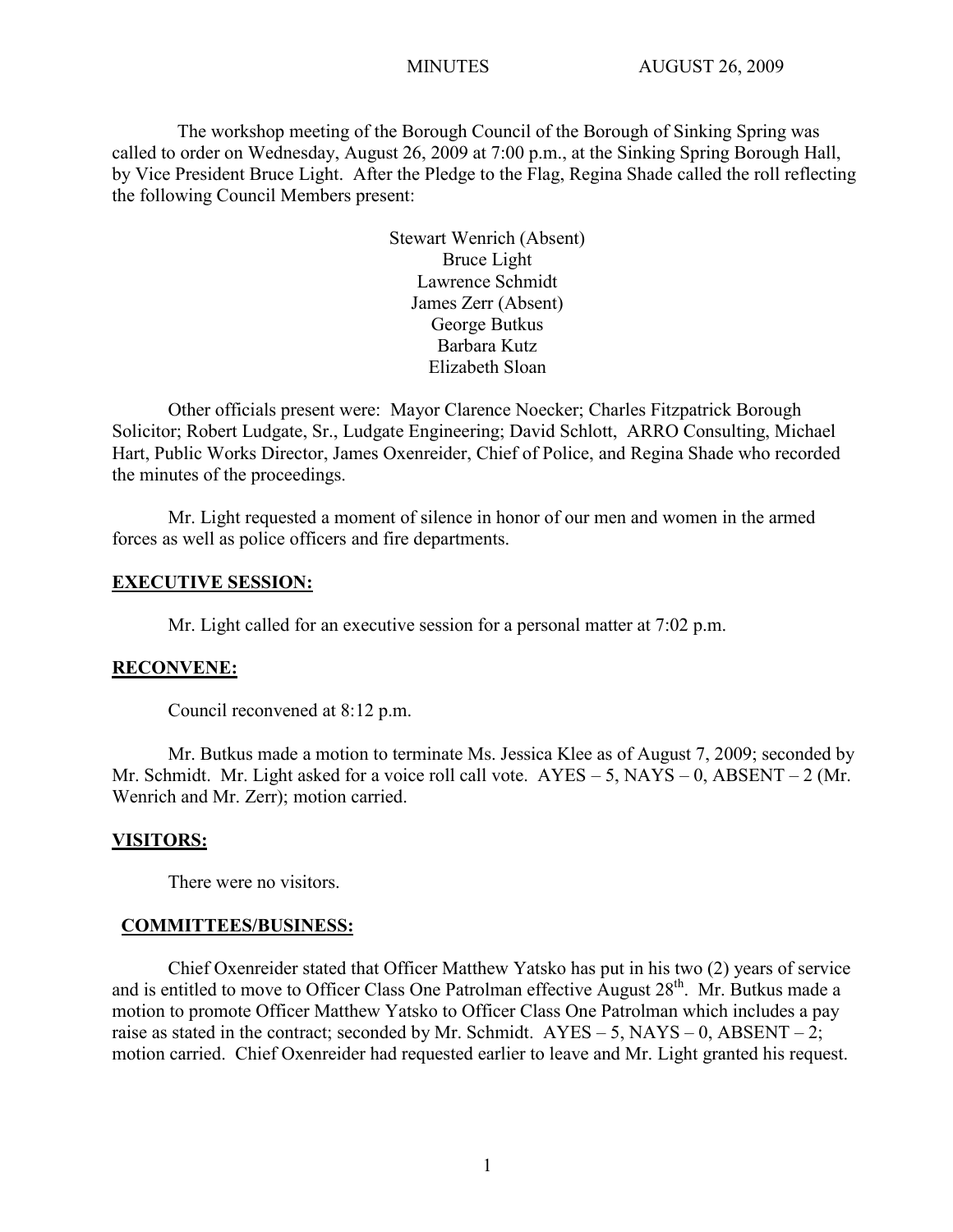Ms. Sloan stated that funding is being cut for the libraries. She had given Mrs. Shade a copy of a letter for distribution at the next regular Council meeting. The next item was the Western Berks Fire Department. They expect to have a Fire Commissioner hired by January 1, 2010; they are interviewing now for this position. She received the meeting minutes and will see that Council receives them for the next meeting. Ms. Shade stated she believes that the other Trustee, Mrs. Deb Bohn, has made copies of the minutes and has distributed them to Council already.

Mr. Butkus said he received a phone call from Mr. Peter Juzyk at the sewer plant in regards to the tank for the jet trailer that they use to flush the lines. It was buckling to the point where it is displacing the belt guard. He received three (3) quotes for the repairs. The lowest quote he received is just under \$9,000.00. Mr. Juzyk questioned Mr. Butkus if could see if Council will give approval of not to exceed \$9000.00 to repair the jet trailer. In addition, this includes some other maintenance they wanted to do on the jet trailer. Mr. Butkus just received the quotes that evening. He continued with the amount of use that trailer receives he feels it is necessary. Mr. Light questioned if Mr. Schmidt was aware of this as he is also on the committee. Mr. Schmidt stated he was. He is a little bit concerned about spending more money lately but he has come to learn this is a safety issue. Mr. Schmidt stated he told Mr. Juzyk reluctantly if this came up he would vote for it due to the concern for safety. Mr. Schmidt stated his first priority is always safety. Mr. Butkus said additionally by doing this it will extend the life of this piece of equipment. Mr. Butkus made a motion to authorize Mr. Juzyk or Miller Environmental to have the repairs done to the flusher truck as per his quotes not to exceed the \$9,000.00 mark; seconded by Mr. Schmidt. AYES – 5, NAYS –  $0, ABSENT - 2$ ; motion carried. Mr. Butkus stated this amount was included in the budget numbers this year for the plant. Mr. Butkus questioned Mr. Fitzpatrick if we got anywhere with the lease to which Mr. Fitzpatrick stated we had not. Work is progressing out at the plant. Mr. Schmidt heard the inspector from ARRO has requested Wickersham to put another crew in there to work on the reed beds. Mr. Schlott was not aware of this. Mr. Schmidt feels it is a great idea. Mr. Schmidt heard that Wickersham is considering this. Information is being collected on the SKATA.

Mr. Schlott stated the upgrade is moving along. Mr. Schlott will have an application for payment from at least Wickersham for the next Council meeting. It has been approved by the inspector and has been submitted to Mr. Schlott for his review.

Mr. Hart stated he wrote down for Council everything that has been done for this project. He said he went out there and did a field inspection of the concession stand where the last plan was to go. That building the way it stands now would not pass inspection much less putting additional load on that roof. It will fail. The last thing he heard was they were holding off on everything and nothing will be built. Ms. Sloan stated that Western Berks Task Force is complete. All buildings have been passed to the new entity. She was not sure if Mr. Zerr was aware of that. Mr. Hart stated that building is not owned by the new fire company. Ms. Sloan stated she did know that. Mrs. Shade stated all equipment has been moved into the new fire department's name. Mr. Fitzpatrick questioned if a lease has been prepared for the real estate. Ms. Sloan said yes. Ms. Sloan stated Mr. Michael Mixell and his firm did a great job. Mr. Hart stated the next issue was the capacitors at the sewer plant from the Four Leaf Energy Corporation. The only capacitors they are looking to do is on the 75 horse powered motors. Mr. Hart said right now it is being reviewed by ARRO to see if this will actually help us or hurt us. He is not really looking at doing anything at this point. He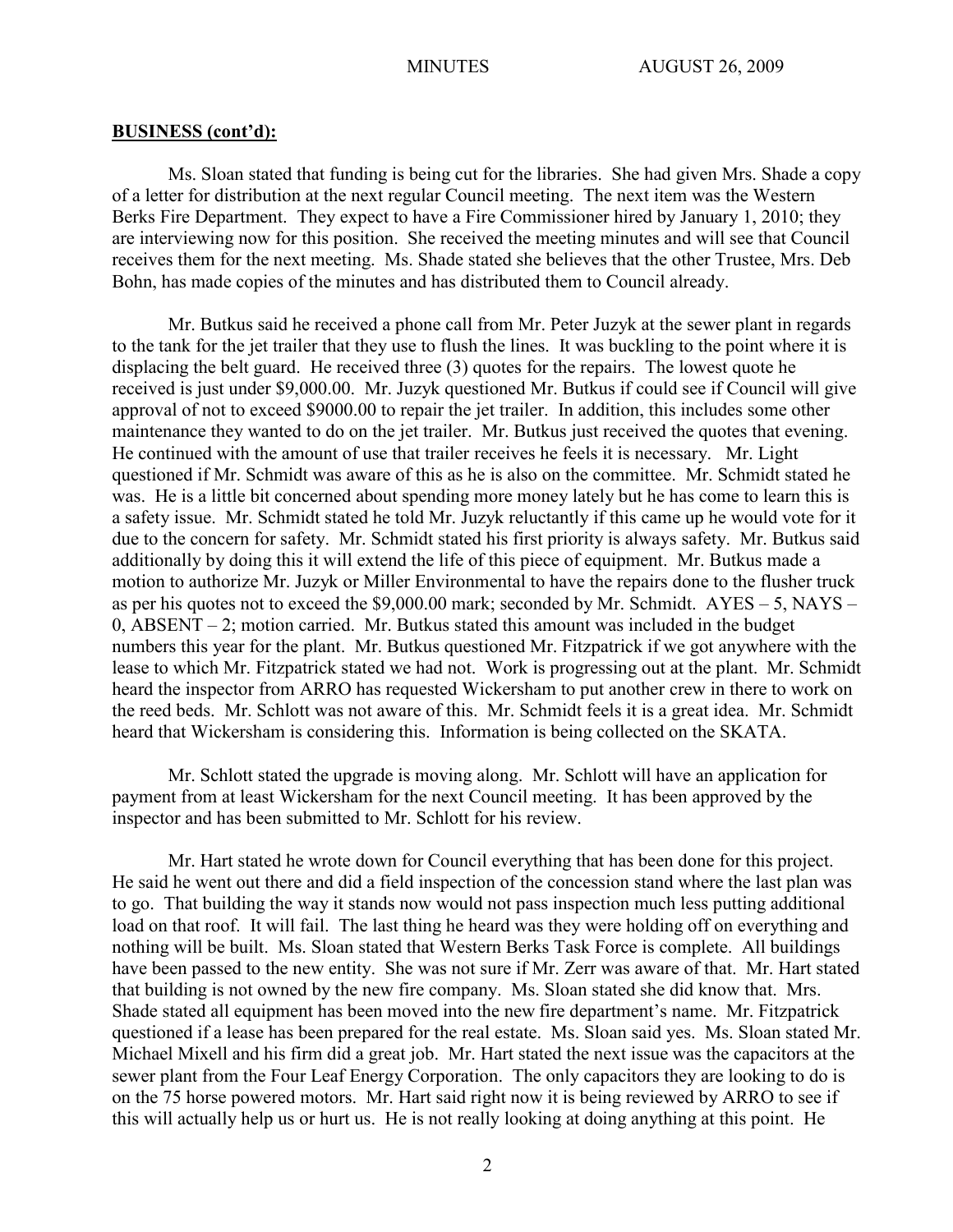knows one (1) of the questions was about shutting down the plant. They won't have to do that but they just want to make sure it is safe to do that and not damage the motors. Mr. Schlott asked an individual of Four Leaf to contact the manufacturer of the motor. They were going to do that. They don't foresee any problems, but they just want to make sure of that. A brief discussion ensued. The next item was additional microphones and/or mixers for the Council room. Mr. Hart did get a price from Techicon to buy four (4) additional microphones (like the ones we currently have), and a mixer. This should accommodate everyone at that point. The price is just shy of \$1,600.00. If we want to we could bump up to a better quality mike with a bit of a wider band then what we currently have. The cost would make it almost \$4,400.00 for twelve (12) additional mikes and the mixer as we would still need the other mixer. Mr. Hart questioned Council which way they would like to go, or just table it. Mr. Schmidt questioned if we went to the four (4) mikes, would that give every Council person a mike. Mr. Hart said just about. Mr. Butkus suggested that perhaps before spending any more money, Council could sit up and pass the mikes if need be to try and make it easier for the people to hear. We can try this for a few meetings. Mr. Schmidt questioned if we need a mixer. Mr. Butkus stated if we want to add anymore microphones we will need another mixer. Mr. Light said perhaps we should table this for now. Mr. Schmidt agreed with Mr. Light that perhaps we can stick this in as a budget item for next year. We will just expand our current system.

Mr. Ludgate submitted a recommendation letter to Council from the Planning Commission which had made the evening before. This was the 43 Keller Avenue plan. Mr. Butkus questioned if we would run out of time if we held this off till our regular Council meeting. Mr. Ludgate feels we will be alright. Mr. Ludgate feels there is no urgency. Mr. Fitzpatrick said they are offering a ninety (90) day extension and perhaps we could grant them that. Mr. Butkus made a motion to accept the ninety (90) day extension for the 43 Keller Avenue project; seconded by Ms. Sloan.  $AYES - 5$ ,  $NAYS - 0$ ,  $ABSENT - 2$ ; motion carried. The Planning Commission is working on a revised draft of our Zoning Ordinance. They hope to have the draft to the Solicitor by the end of next month.

Bulk trash day will be Wednesday, October 14, 2009.

The flu shot clinic will be on Wednesday, October 14, 2009 from 11:00 a.m. till 2:00 p.m. More information will follow.

The next issue was the Holiday Open House. It was decided that our open house will occur on Wednesday, December 2<sup>nd</sup>. It has always been the first Wednesday in December. Mrs. Shade was wondering if Council so chooses would we like to see Santa arrive by fire truck as he has done in the past. If that is the case, we will need to discuss this with the Western Berks Fire Company as they now own all of the equipment. Ms. Sloan suggested a letter be written to Mr. John Muir requesting their help. Mr. Butkus made a motion setting December 2, 2009 at 7:00 p.m. for the tree lighting and to coordinate with Western Berks Fire Department on Santa's arrival here at the Borough Hall; seconded by Mr. Schmidt.  $AYES - 5$ ,  $NAYS - 0$ ,  $ABSENT - 2$ ; motion carried.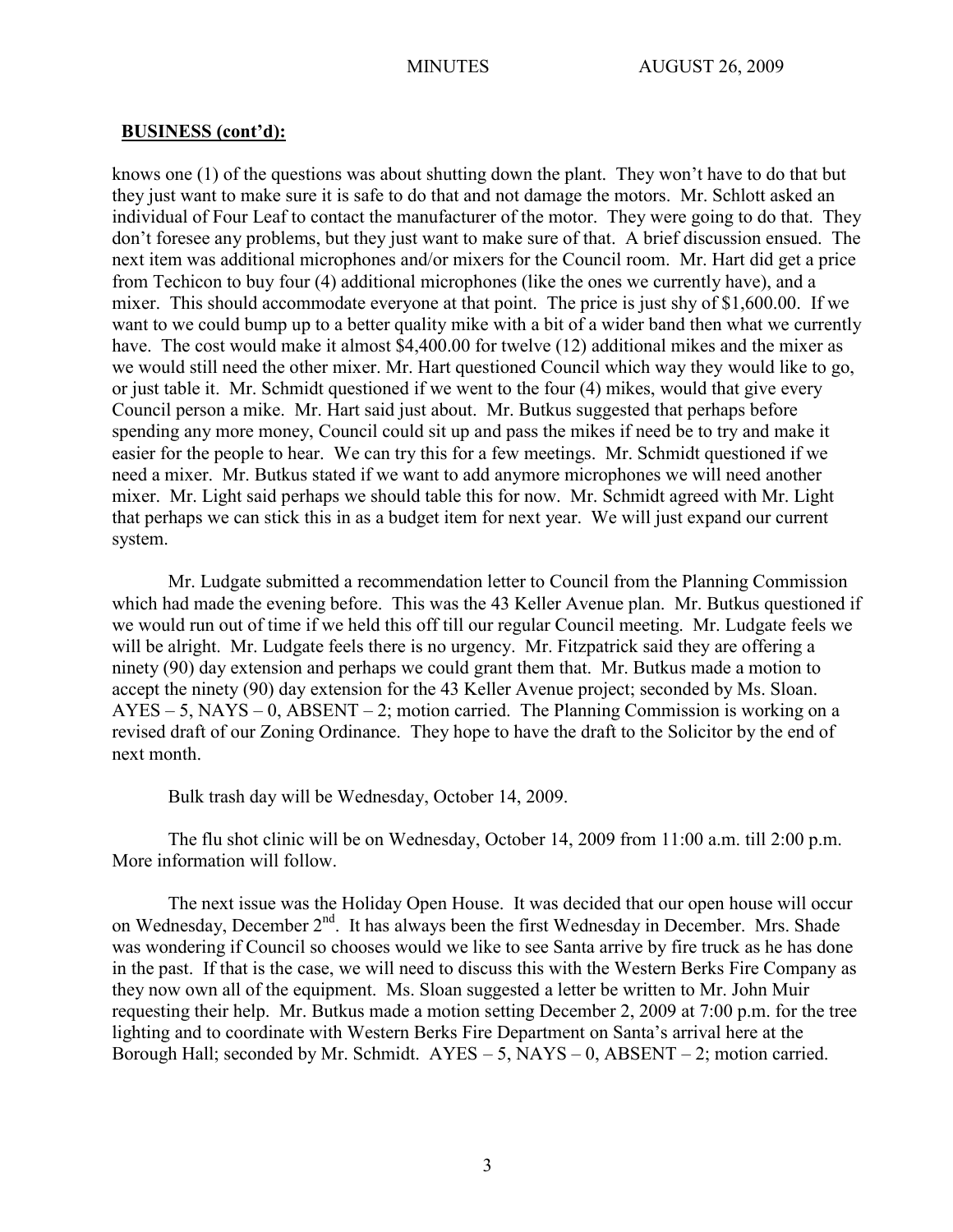The next item was the Friends of the Library book sale. Mrs. Shade explained they would like to have their book sale in the basement on October 15th, October 16th, and October 17th. We have done this in the past. Ms. Sloan made the motion to allow them to have their book sale here on October 15<sup>th</sup>, 16<sup>th</sup>, and 17<sup>th</sup>; seconded by Mr. Butkus (Mr. Butkus also wanted it mentioned that they are not to hold the Borough responsible for any flooding that might occur and damage the books as well as making sure they clean up after the book sale in a timely matter).  $AYES - 5$ ,  $NAYS - 0$ , ABSENT – 2; motion carried. Mrs. Shade stated that they have had no problems lately with the book sale.

Mrs. Shade informed Council that she sent the information to Lower Heidelberg Township about the cost to do their sewer billing however as of yet she has heard nothing back from them. She will keep Council abreast of any further developments in this situation. Mr. Butkus said that it was mentioned that this cost could go into the General Fund however he wanted it mentioned that when the ink cartridges are replaced since that is a sewer printer that the sewer fund gets reimbursed for the purchasing of the cartridges.

The last item on the agenda was the Brookfield Manor dedication. Mr. Hart did get a hold of the property owner in regards to the sidewalk that should be installed. Mr. Hart talked to the lady via the telephone. She was not agreement to installing the sidewalk however she is not really grasping it. He drew a sketch of it to look at it along with her husband. He also gave them a letter to sign either agreeing or not agreeing to it however as of this date he has heard nothing back. He explained this would be at no cost to the homeowner however the repairs down the road will be up to them. This has nothing to do with dedication. Brookfield will pay up to \$5400 as they got a bid for that. Mr. Fitzpatrick sent a letter to Mr. Jim Elliott stating we are not limiting ourselves to a cost depending on the bids. Mr. Fitzpatrick stated he believed the paperwork for the dedication of the streets must be submitted by September  $1<sup>st</sup>$  for Liquid Fuels credit. If that is the case, we won't have time to get the Ordinance advertised. Mr. Fitzpatrick said he has done this in the past, if you call they are willing to extend it a bit. Mr. Fitzpatrick asked Mr. Hart to give Mr. Joe Kruetulski of PENNDOT a call to see. Then perhaps we could get together for a quick special meeting in September. We won't be able to make the regular meeting as that is next week and it must be advertised for seven (7) days. Mr. Hart will contact him. The Mayor questioned how much curbing needs to go in to which Mr. Hart said about 140 feet. This will finish the sidewalk and there will be no area without sidewalk. A brief discussion ensued. Mr. Schmidt made a motion to authorize the Solicitor to draw up the Ordinance taking dedication of the streets in Brookfield Manor subject to getting an extension from the State; seconded by Mr. Butkus. Mr. Butkus questioned if there was anything outstanding that would hinder taking dedication of those streets. Mr. Hart stated there is one (1) item and that is the sidewalk up on lot #11 which is at the top of the hill on Winding Brook. It is a sold lot however nothing has happened yet. Mr. Butkus stated they don't want to put the sidewalk in because the equipment will need to go over the top of the sidewalk. Mr. Hart said we told them they must put the sidewalk in. The only thing that was waived were the two (2) street trees for that parcel until the house is built. Mr. Fitzpatrick feels we can accept the street because the sidewalk will be subject to the improvements agreement. Mr. Butkus said how much teeth do we have to which Mr. Fitzpatrick said we still have the money. It is about 80 feet or so. We have enough money to cover that. Mr. Light asked for the vote.  $AYES - 5$ ,  $NAYS - 0$ ,  $ABSENT - 2$ ; motion carried.